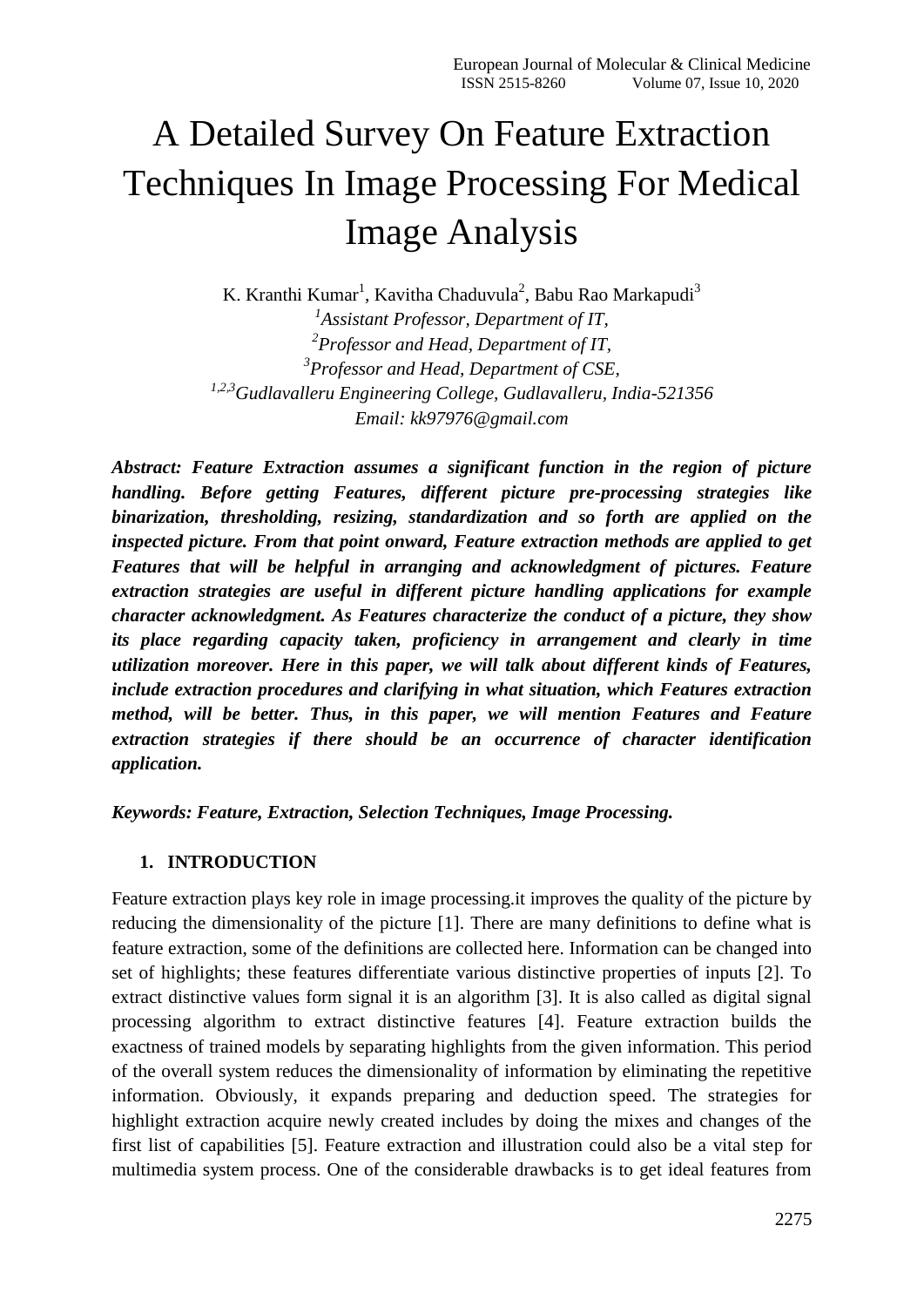the given data features, but there is no considerable or suitable research on it. Image Authentication is needed for security perspective [6]. Many smart devices were introduced for creating this world as smart [11]. Image processing is very significant to identify the exactness of image [12]. feature Extraction is an application area of image processing [16]. We as a human being can be able to create stories with the help of available pictures using our background knowledge but can a computer system do this, definitely the answer is yes by giving some of the models to train the computer system to extract required features to create a story like Human. There are some crucial steps to train the computer system, first it has to understand what are the required features, how the features are extracted and what techniques are available etc. So, during this paper, we have a tendency to centre our audit around the freshest improvement in picture highlight extraction and give an extensive overview on picture include representation strategies. particularly, we tend to break down the viability of the combination of worldwide and local choices in programmed picture comment and substance-based picture recovery network, along with some exemplary models and their delineations among the writing. At last, we tend to sum up this paper with some vital ends and proposes that the more drawn out term potential investigation bearings. Three features are significant as shown below.



## Fig-1 Feature Extraction **2. TECHNIQUES OF FEATURE EXTRACTION**

# **II.I Feature Extraction**

**A) Colour Feature:** Colour feature extraction is one of the attractive properties as it provides attractive and beauty to the image to get more innovative ideas to apply in various methods [7]. Number of colour model are available such as RGB, HSV and many more. RGB Colour model is very innovative model it produces various different colours by applying or mixing one with another colour. To produce different colours these three colours RED, GREEN, BLUE are initiators the name of this model comes from these three models only, the main focus of this model is to produce coloured images for sensing and representation in electronic systems like TV, Smart Mobiles, and all other such electronic devices [8].

 $I=R+G+B/3$ . S=1-3/R+G+B Min (R, G, B)  $H = COS^{-1}((R-G) + (R-B))/2SQRT((R-G)^{2}(R-B) (G-B))$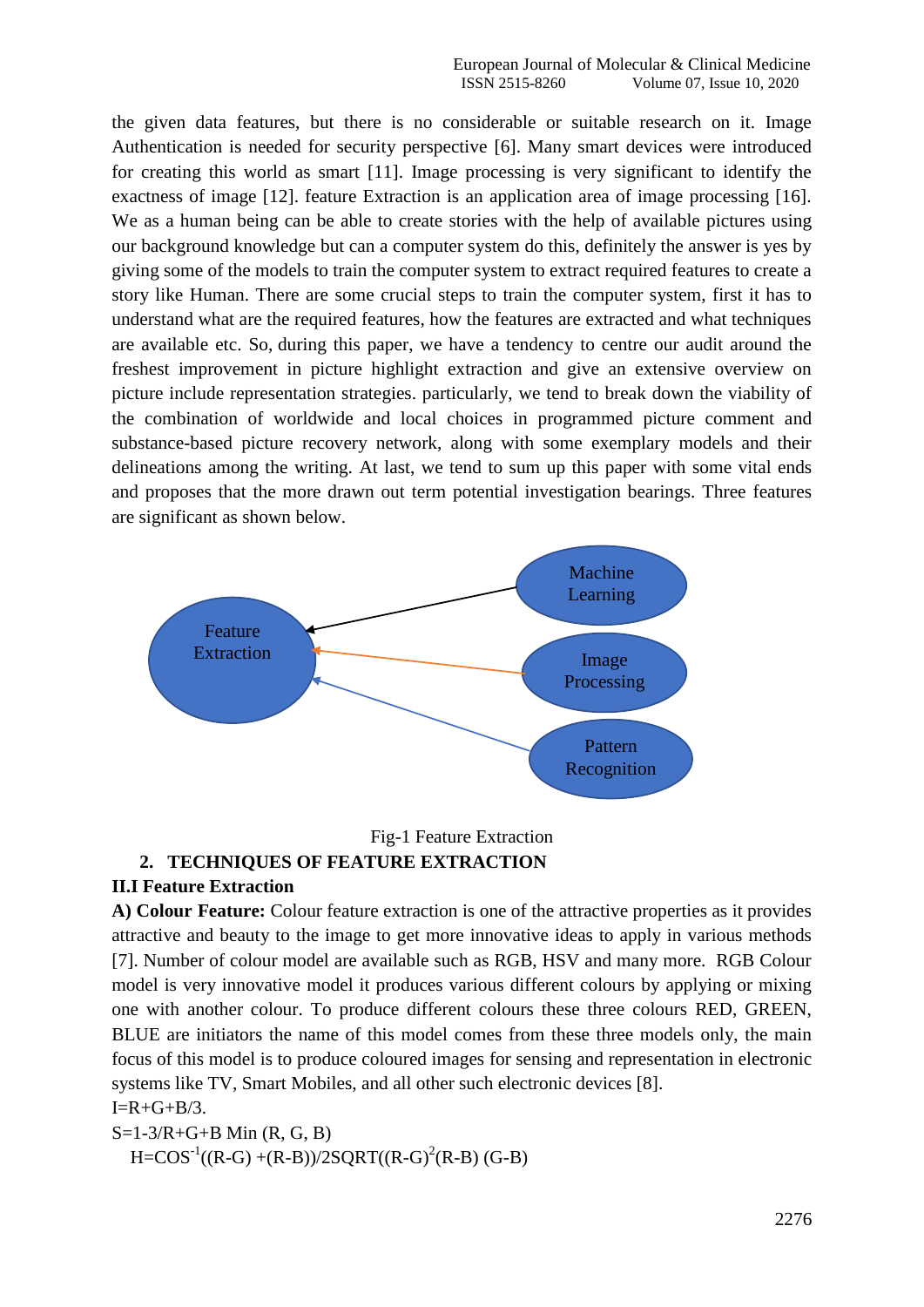

Fig-2 RGB VS HSV

The mathematical representation of two-colour models (RGB and HSV). On the other hand, HSV colour model developed and is based on RGB model only. Hue, Saturation and Value.

# **B) Text Feature:**

Determination of text highlight thing could likewise be a fundamental and significant issue for text mining and information recovery. old strategies for include extraction might want high quality decisions. To hand-plan, a genuine element could likewise be an extended strategy, however focusing on new applications, deep learning passes to collect new powerful element delineation from business data. As a substitution include extraction technique, deep learning has made accomplishments in content mining [10]. the critical requirement between deep learning and typical techniques is that deep taking in naturally takes in decisions from huge information, rather than embracing handmade decisions, that essentially relies upon earlier information on architects and is remarkably unreasonable to need the upside of huge data. Deep learning can naturally take in component representation from enormous data, similarly as changed boundaries. This paper diagrams the normal strategies used in content element extraction beginning, at that point grows frequently utilized deep learning techniques in content element extraction and its applications, and conjectures the applying of deep learning in component extraction [9].

"God Said, let there be light



Fig-2 Text Feature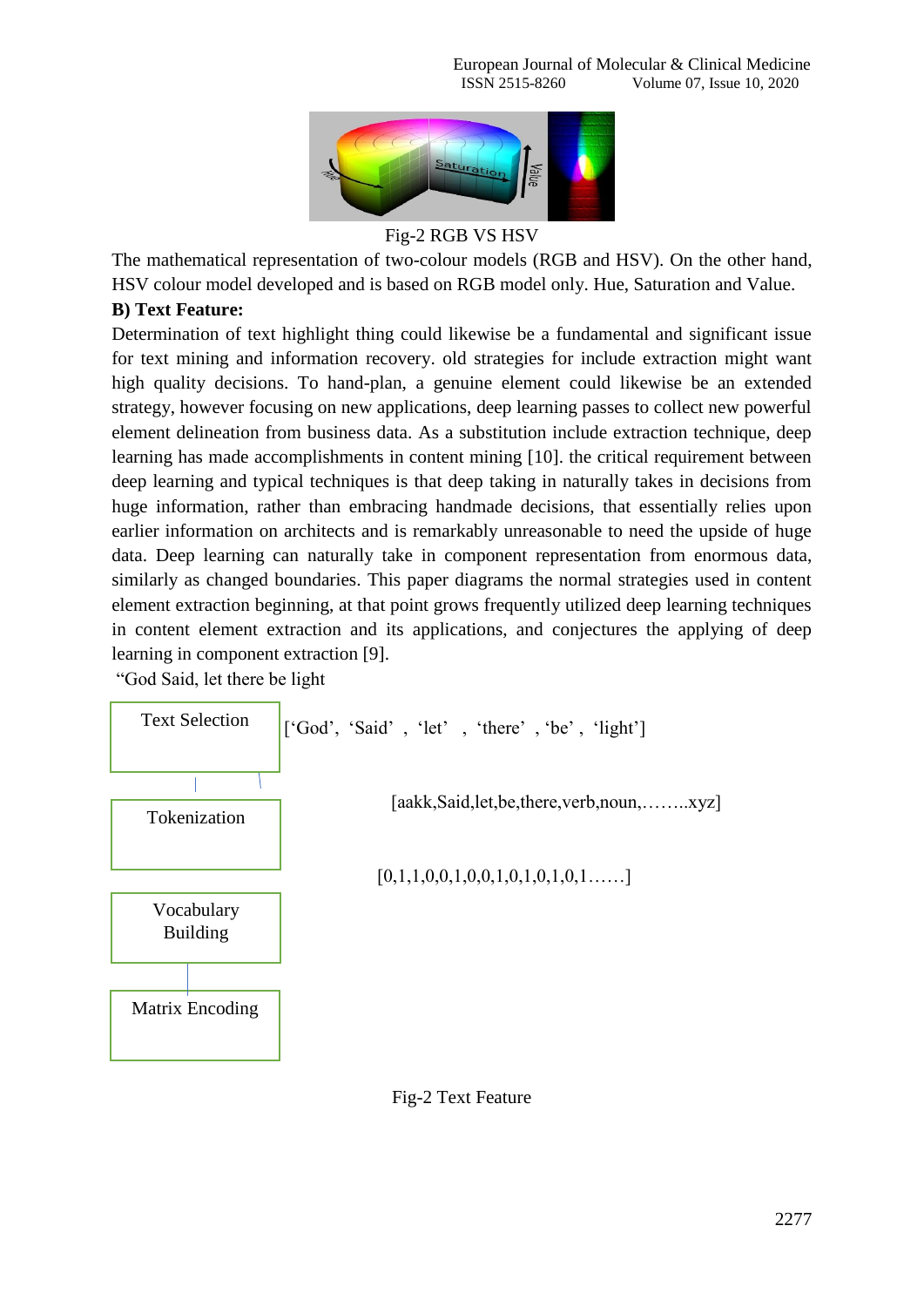

Fig-3 Text Reduction

## **C)Shape Feature:**

Shape Features are useful for binary image analysis [13][14].



Figure-4 Various features Extractions

# **3. CHOOSING FEATURE:**

Out of various features in any kind of method it is very crucial to identify which feature is better to extract its features. Feature Finalization can be done in two ways one is by selecting specific features often it is called Feature selection of Feature Choosing and the other is Feature Extraction, to accomplish Feature Extraction it is required to do Feature selection.

| Table-1 various Features |                  |               |                      |                   |
|--------------------------|------------------|---------------|----------------------|-------------------|
| <b>Claim</b>             | <b>Procedure</b> | <b>Method</b> | <b>Classifier</b>    | <b>Assessment</b> |
|                          |                  |               |                      | <b>Purpose</b>    |
| <b>SNPs</b>              | Hill climbing    | Filterand     | Naive Bayesian       | Predicted         |
|                          |                  | Wrapper       |                      | residual sum of   |
|                          |                  |               |                      | squares           |
| <b>Spam</b>              | <b>Binary</b>    | Wrapper       | Decision tree        | weighted cost     |
|                          | $PSO + Mutation$ |               |                      |                   |
| <b>Segments</b>          | Ant colony       | Wrapper       | Artificial<br>Neural | <b>MSE</b>        |
| parole                   |                  |               | <b>Network</b>       |                   |
| <b>Microarray</b>        | Genetic          | Wrapper       | Vector<br>Support    | Sensitivity and   |
|                          | algorithm        |               | Machine              | specificity       |
| <b>Economics</b>         | Simulated        | Wrapper       | Regression           | <b>BIC</b>        |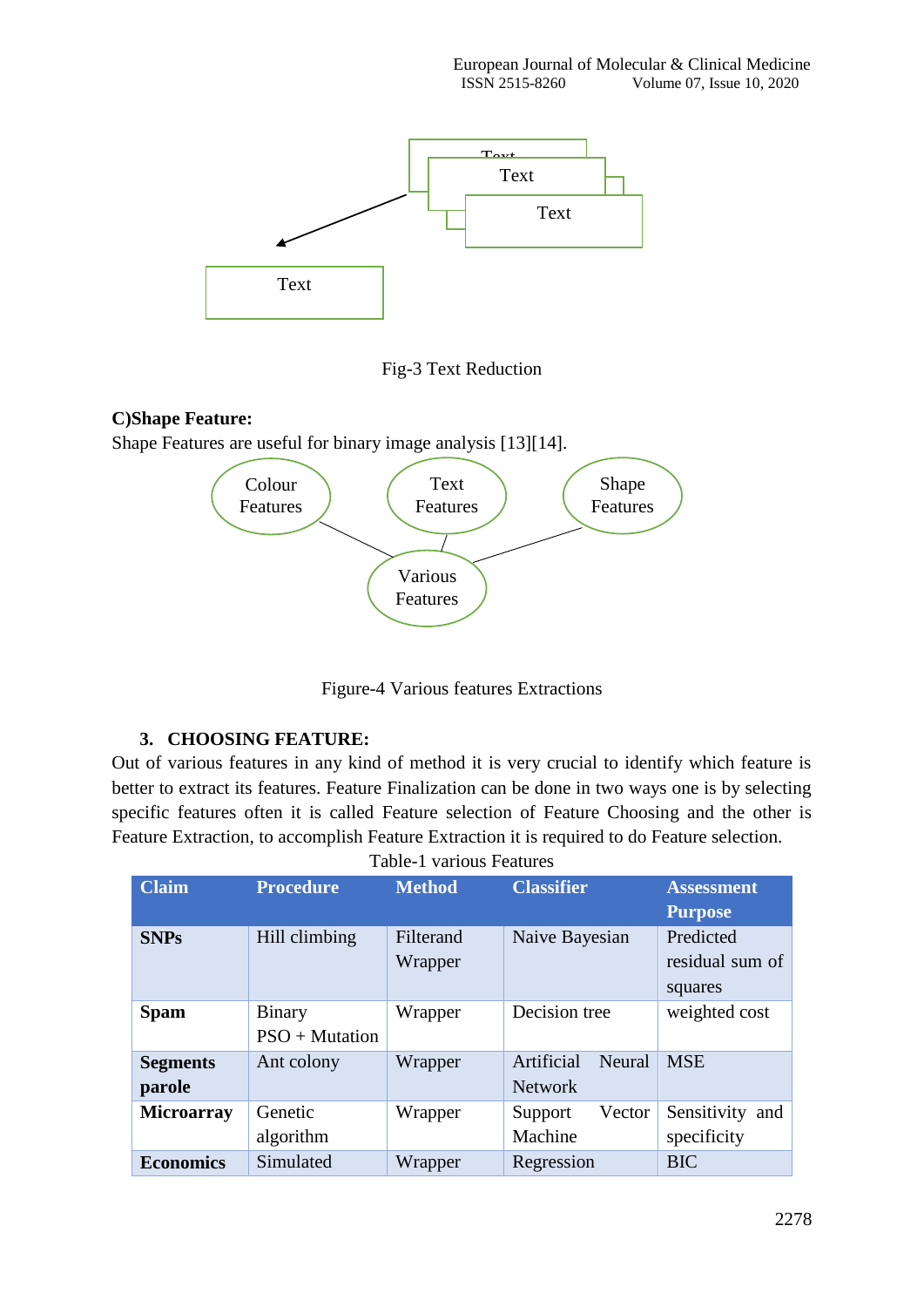|                 | annealing,<br>genetic<br>algorithm |         |                                             |                              |
|-----------------|------------------------------------|---------|---------------------------------------------|------------------------------|
| <b>Computer</b> | Infinite Feature                   | Filter  | Independent                                 | Average                      |
| vision          | Selection                          |         |                                             | Precision, ROC<br><b>AUC</b> |
| <b>XML</b>      | Symmetrical<br>Tau (ST)            | Filter  | Structural<br>Associative<br>Classification | Accuracy,<br>Coverage        |
| <b>Spam</b>     | Binary<br>$PSO + Mutation$         | Wrapper | Decision tree                               | weighted cost                |

Highlight determination has been the concentrate of interest for a protracted whereas and far work has been finished. With the assembly of tremendous data bases and therefore the ensuing conditions permanently AI procedures, new problems emerge and novel ways that to modify highlight alternative are in demand [16]. Plenty of highlight determination strategies are accessible in writing because of the accessibility of information with many factors prompting information with exceptionally high measurement. Highlight choice techniques gives us a method of lessening calculation time, improving expectation execution, and a superior comprehension of the information in AI or example acknowledgment applications [17]. In certifiable idea learning issues, the portrayal of information regularly utilizes numerous highlights, a couple of which might be identified with the objective idea. In this circumstance, highlight choice is significant both to accelerate learning and to improve idea quality. Another element choice calculation Help utilizes a factual strategy and stays away from heuristic hunt. Alleviation requires straight time in the quantity of given highlights and the quantity of preparing occasions paying little heed to the objective idea to be scholarly. Despite the fact that the calculation doesn't really locate the littlest subset of highlights, the size will in general be little in light of the fact that solitary measurably pertinent highlights are chosen [18].

| Table-2 Various search Approaches |  |  |
|-----------------------------------|--|--|
|-----------------------------------|--|--|

|                | <b>SNO SEARCH APPROACH</b>         | <b>Explanation</b>         |
|----------------|------------------------------------|----------------------------|
|                | Comprehensive (Exhaustive)         | <b>Brute force Method</b>  |
| $\overline{2}$ | <b>Greedy Backward Selection</b>   | by the use of<br>Finds     |
|                |                                    | <b>Backward Method</b>     |
|                | <b>Particle swarm Optimization</b> | <b>Optimization Method</b> |
|                | <b>Scatter Search</b>              | <b>Search Method</b>       |
|                | <b>Targeted Projection Pursuit</b> | <b>Projection Method</b>   |

# **Minimum Redundancy Problem:**

 $R(K,a)=1/|K|\sum M$  (pi,a) Set K and its redundancy is the average of its all values. D(K)=1\|K|2  $\Sigma$  M (pi,pj)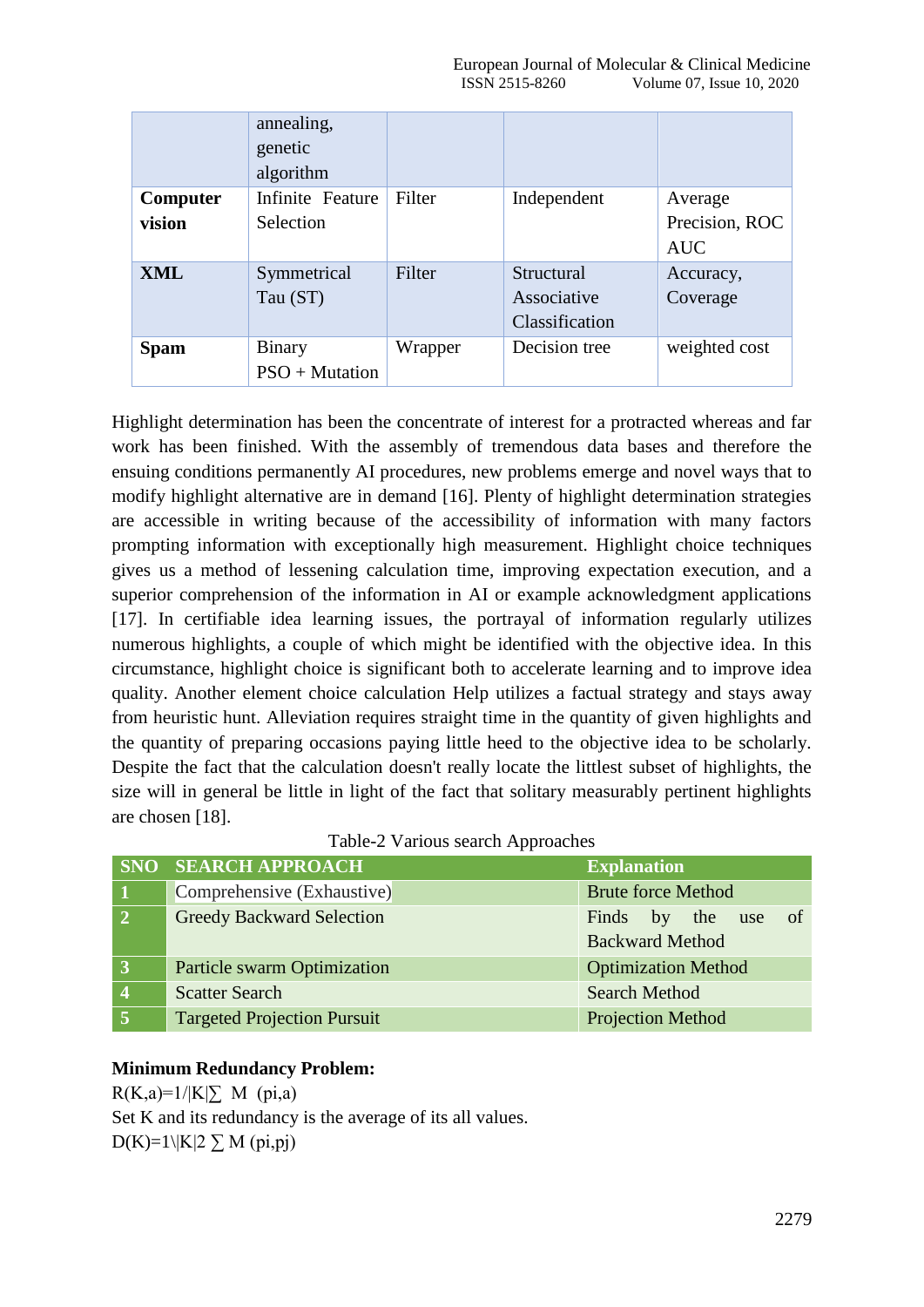# **4. VARIOUS METHODS FOR FEATURE EXTRACTION:**

Feature Extraction may be wiped out 2 ways that one is one is Feature choice and also the alternative is Feature Extraction, highlight extraction includes alteration the amount of assets required to portray a large arrangement of knowledge. once performing arts examination of complicated info one in all the intense problems originates from the number of things enclosed. Examination with a massive variety of things for the foremost half needs a great deal of memory and calculation power, to boot it'd build AN order calculation overfit to making ready tests and add up inefficaciously to new examples [19]. Highlight extraction is AN overall term for techniques for developing blends of the factors to urge around these problems whereas so far representational process the data with adequate exactness. several AI professionals settle for that fitly efficient component extraction is that the thanks to winning model construction. Results can be improved utilizing developed arrangements of utilization subordinate highlights, commonly worked by a specialist. One such cycle is called highlight designing [20]. On the other hand, general dimensionality decrease strategies are utilized, for example,

| <b>SNO</b>              | <b>Dimensionality Reduction Techniques</b>  | Explanation                                    |
|-------------------------|---------------------------------------------|------------------------------------------------|
| $\mathbf{1}$            | <b>Independent Component Analysis-ICA</b>   | It does not Depends its<br>neighbours          |
| $\overline{2}$          | A Non-Linear Technique ISOMAP               | Non-Linear                                     |
| 3                       | kernel PCA                                  | <b>Extension of PCA</b>                        |
| $\overline{\mathbf{4}}$ | <b>Latent Semantic Analysis</b>             | Finds Relations on set of<br>documents         |
| $\overline{5}$          | <b>Partial Least Squares</b>                | <b>Finds Linear Regression</b>                 |
| 6                       | <b>Principal Component Analysis</b>         | <b>Finds PCA</b>                               |
| $\overline{7}$          | <b>Multifactor Dimensionality Reduction</b> | Multiple<br>Reduces<br>It<br><b>Dimensions</b> |
| 8                       | <b>Non-Linear Dimensionality Reduction</b>  | Non-Linear                                     |
| 9                       | <b>Multi-Linear PCA</b>                     | Multi-Linear                                   |
| 10                      | Semidefinite Embedding                      | It Finds Partial Embeddings                    |

#### Table-3 Various Machine Learning Techniques

## **DIMENSIONALITY REDUCTION TECHNIQUES:**

## **ICA-Independent Component Analysis:**

A method of separating a variable into additive subcomponents is termed as freelance element Analysis, may be a spatial property reduction technique. Autonomous half examination endeavours to decay a variable sign into free non-Gaussian signs. for example, sound is usually a symptom that's created out of the mathematical enlargement, at on every occasion t, of signs from some sources. The inquiry at that time is whether or not it's conceivable to isolate these contributively sources from the noticed complete sign. At the purpose once the factual autonomy supposition that's right, dazzle ICA division of a merging sign provides typically glorious outcomes. it's likewise utilised for signals that should not be made by mixing for investigation functions. A basic utilization of ICA is that the "mixed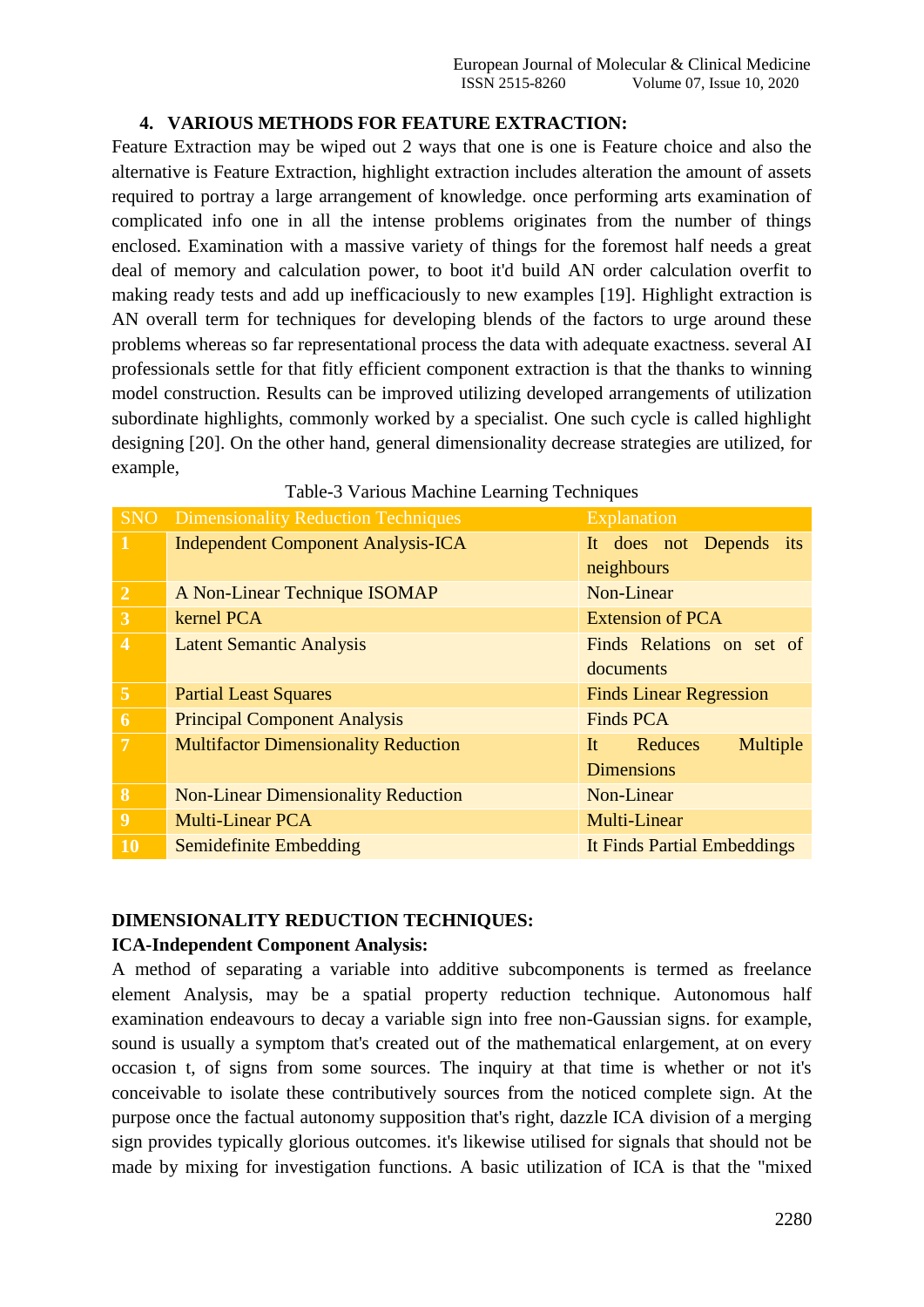drink party issue", wherever the hidden discourse signals area unit isolated from Associate in Nursing example info comprising of people talking at constant time during at area. Generally, the problem is improved by acceptive no time delays or echoes. Note that a sifted and postponed signal may be a duplicate of a dependent half, and thus the factual autonomy supposition that may not abused. Free Component Analysis (ICA) is an AI strategy to isolate autonomous sources from a blended sign. Not at all like head part examination which centers around augmenting the fluctuation of the information focuses, the autonomous segment investigation centers around autonomy, for example autonomous parts. Issue: To separate autonomous inputs' signs from a blended sign made outside the signs from those inputs. Given: Miscellaneous sign from five distinctive autonomous inputs. Point: To deteriorate the blended sign into free inputs: Arrangement: ICA,let us see in the below example.



Fig-6 Optimizing Signals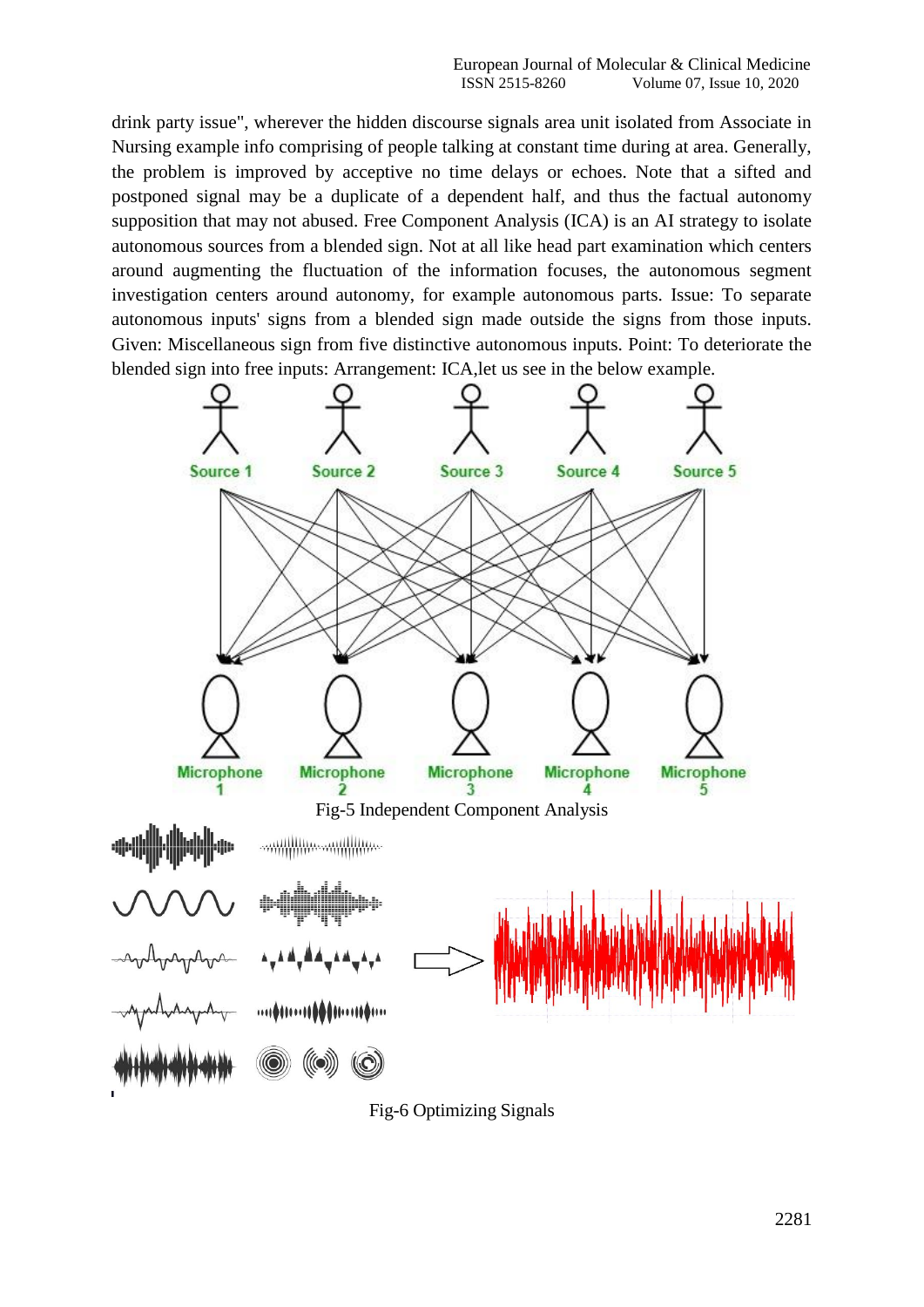The above two figures describing the concept of Independent component analysis, let us think that there is a party room where n speakers and n microphone were arranged. Speakers for output sound and Microphones for recording the output. Therefore Sn=Mn

Here Sn-Speakers and Mn-Microphones, to achieve equality between them Independent component analysis comes in the picture. This can be done by machine learning Methods. *[ A1, A2, ….., An ] => [ B1, B2, ….., Bn ]* where, A1, A2, …, An are the original signals present in the mixed signal and B1, B2, …, Bn are

# **ISOMAP A NON-LINEAR TECHNIQUE:**

One of the most efficient DM reduction Technique is ISOMAP,the behaviour of the this technique can be given in the below algorithm.

## **Algorithm:**

Step-1: Finding of neighbours at each position

- a) Fix the radius
- b) Assign K-nearest neighbours

Step-2: Build a graph

- a) After identifying k nearest point connect to other.
- b) Equal the length of edge to Euclidean distance

Step-3: Select any algorithm to compute shortest path.

## **Kernel PCA:**

It is the extended technique of Principal Component Analysis, we know that PCA can be functioned on Zero-cantered data, as

 $1/M \sum a_i=0, i=1,...,...,M$ 

where ai vector of M observations

It can be functioned on Covariance matrix, as

C=1/M  $\Sigma$  aiai<sup>T</sup> where i=1....M

One of the most efficient technique on non-linear dimensionality reduction is the kernal PCA,since linear dimensional reduction is inefficient for some dataset , by introducing third dimension Z it can

 $\phi$ (ai) where  $\phi: R^d \rightarrow R^M$  $I(a,b)=(a^{T}b+1)^{2}$ able to achieve it



Fig-7 Linear Vs Non-Linear points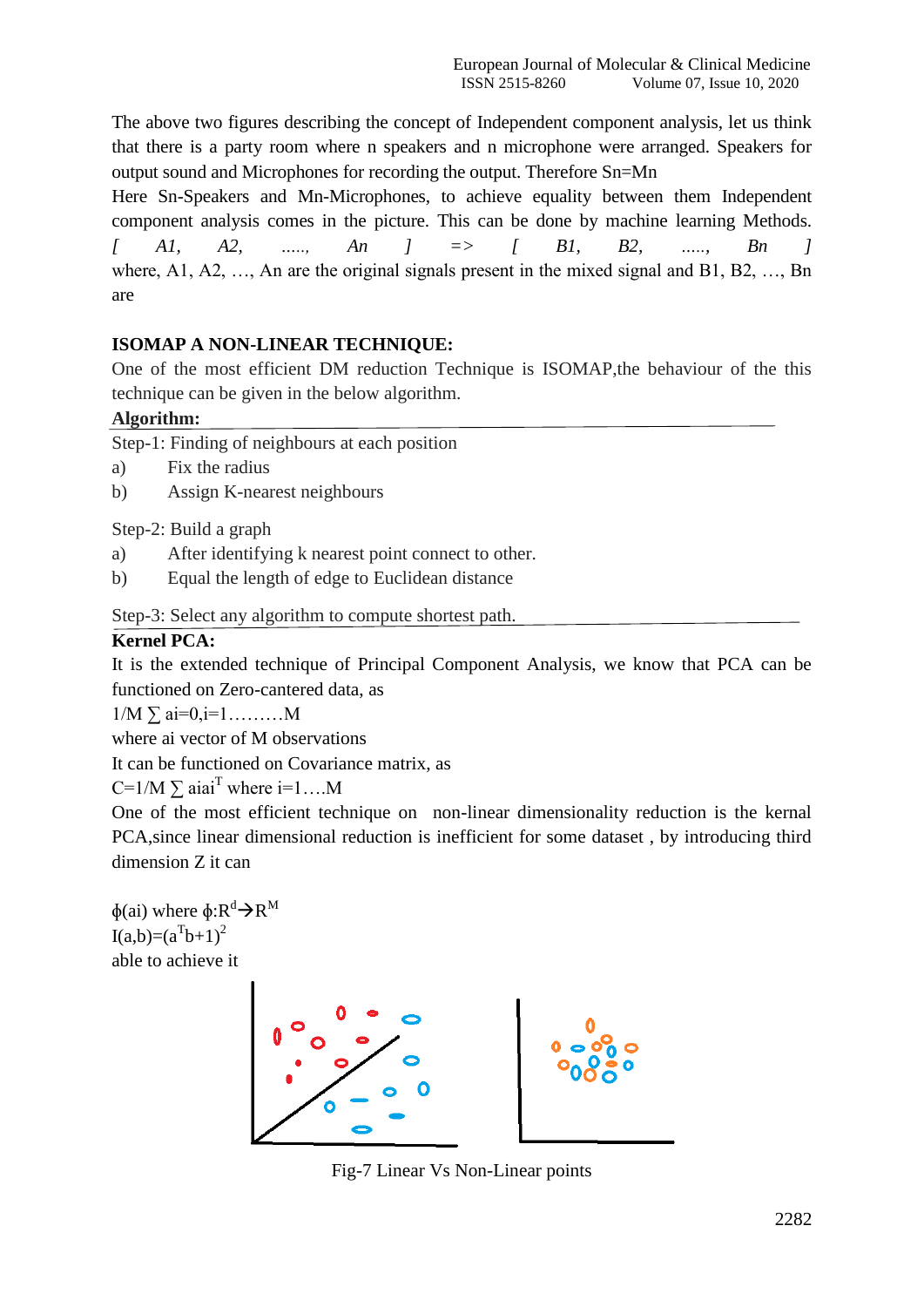

Fig-8 Separating points by introducing third axes

# **5. CONCLUSION:**

Various techniques available for Feature extraction has been discussed successfully. These Feature Extraction methods are used very extensively to do research in Machine Learning domain. Dimensionality reduction has verified helpful in discovering non-linear, non-local relationships within the knowledge that don't seem to be obvious within the feature house. In machine learning this can be essential and thence powerful once applied. The study has done in this paper is to focus on feature extraction, we have listed some of the dimensionality reductions techniques, which are helpful to get required features in any dataset and at the same time of analysis would be reduced. The future work of this paper is to use any specific method to perform research on Feature Extractions.

# **6. REFERENCES:**

- [1] Nixon M, Aguado A. Feature extraction and image processing for computer vision. Academic press; 2019 Nov 17.
- [2] Mohanaiah P, Sathyanarayana P, GuruKumar L. Image texture feature extraction using GLCM approach. International journal of scientific and research publications. 2013  $May;3(5):1.$
- [3] [Online Available]-["https://www.igi-global.com/dictionary/feature-extraction/10960"](https://www.igi-global.com/dictionary/feature-extraction/10960).
- [4] [Online Available]- "https://www.igi-global.com/chapter/embodiedconversation/263602".
- [5] Liu K, Cheng YQ, Yang JY. Algebraic feature extraction for image recognition based on an optimal discriminant criterion. Pattern recognition. 1993 Jun 1;26(6):903-11.
- [6] Kumar, Macharla & Kumar, K. (2015). "Enhancing CAPTCHA based Image Authentication for E-mail ID and Password. International Journal of Computer Engineering in Research Trends". 2. 1251-1256.
- [7] Van De Weijer J, Schmid C. Coloring local feature extraction. InEuropean conference on computer vision 2006 May 7 (pp. 334-348). Springer, Berlin, Heidelberg.
- [8] Süsstrunk S, Buckley R, Swen S. Standard RGB color spaces. InColor and Imaging Conference 1999 Jan 1 (Vol. 1999, No. 1, pp. 127-134). Society for Imaging Science and Technology.
- [9] Liang, Hong, et al. "Text feature extraction based on deep learning: a review." *EURASIP journal on wireless communications and networking* 2017.1 (2017): 1-12.
- [10] LI, Fan, Mingyu LU, and Yuchang LU. "Research about new methods of text feature extraction [J]." *Journal of Tsinghua University (Science and Technology)* 7 (2001).